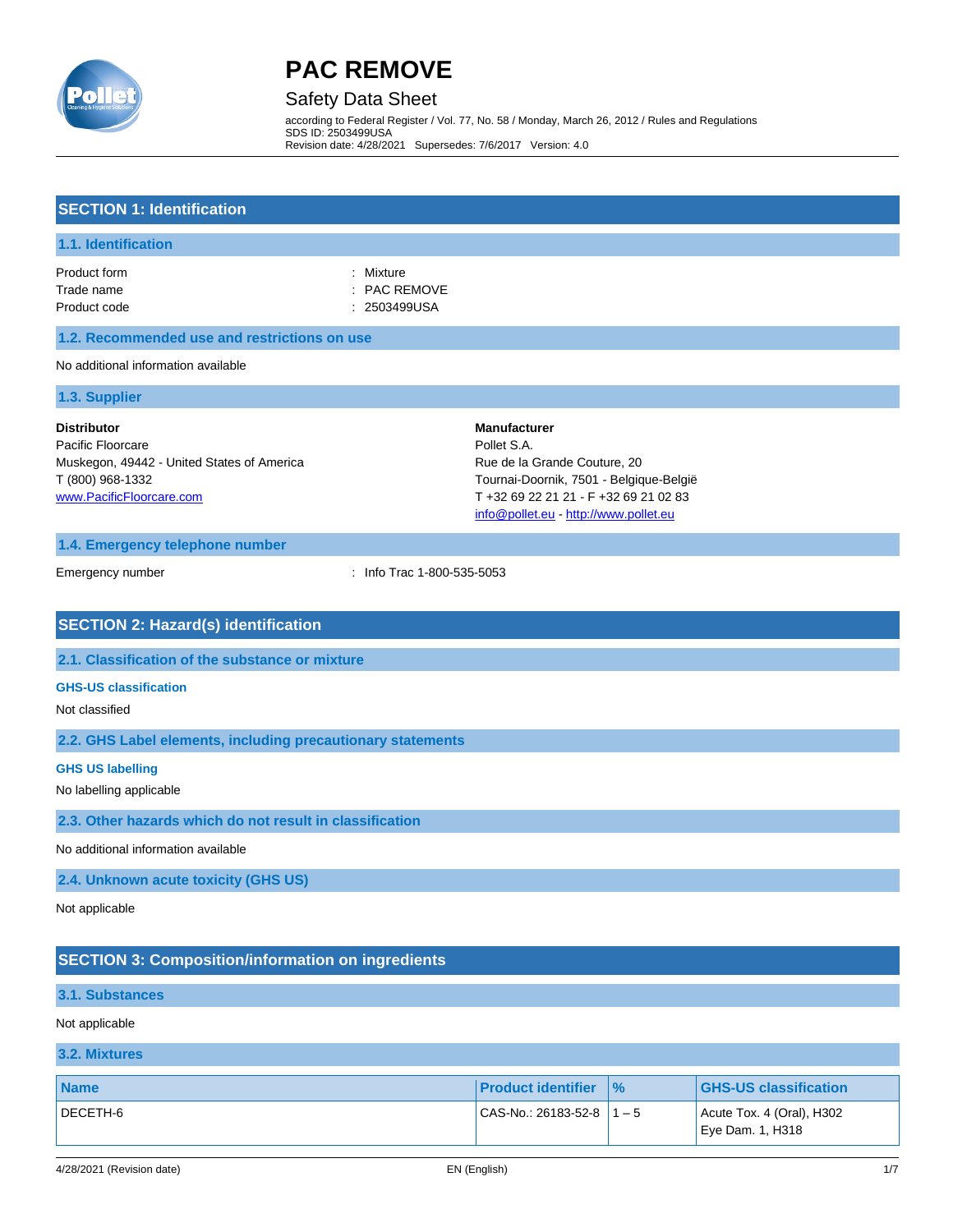## Safety Data Sheet

according to Federal Register / Vol. 77, No. 58 / Monday, March 26, 2012 / Rules and Regulations

| <b>Name</b>             | <b>Product identifier</b> | $\frac{1}{2}$ | <b>GHS-US classification</b> |
|-------------------------|---------------------------|---------------|------------------------------|
| <b>SODIUM CARBONATE</b> | CAS-No.: 497-19-8         | $1 - 5$       | Eye Irrit. 2A, H319          |

Full text of hazard classes and H-statements : see section 16

| <b>SECTION 4: First-aid measures</b>                                                                                                                       |                                                                                                                                                                                                             |  |
|------------------------------------------------------------------------------------------------------------------------------------------------------------|-------------------------------------------------------------------------------------------------------------------------------------------------------------------------------------------------------------|--|
| 4.1. Description of first aid measures                                                                                                                     |                                                                                                                                                                                                             |  |
| First-aid measures after inhalation<br>First-aid measures after skin contact<br>First-aid measures after eye contact<br>First-aid measures after ingestion | : Remove person to fresh air and keep comfortable for breathing.<br>: Wash skin with plenty of water.<br>: Rinse eyes with water as a precaution.<br>: Call a poison center or a doctor if you feel unwell. |  |
| 4.2. Most important symptoms and effects (acute and delayed)                                                                                               |                                                                                                                                                                                                             |  |
| h ha coma al liberta de la constanza constante de la constitución de la constitución de la constitución de la                                              |                                                                                                                                                                                                             |  |

No additional information available

**4.3. Immediate medical attention and special treatment, if necessary**

Treat symptomatically.

| <b>SECTION 5: Fire-fighting measures</b>                            |                                                                                                                                             |  |  |  |
|---------------------------------------------------------------------|---------------------------------------------------------------------------------------------------------------------------------------------|--|--|--|
| 5.1. Suitable (and unsuitable) extinguishing media                  |                                                                                                                                             |  |  |  |
| Suitable extinguishing media                                        | : Water spray. Dry powder. Foam. Carbon dioxide.                                                                                            |  |  |  |
| 5.2. Specific hazards arising from the chemical                     |                                                                                                                                             |  |  |  |
| Hazardous decomposition products in case of fire                    | : Toxic fumes may be released.                                                                                                              |  |  |  |
| 5.3. Special protective equipment and precautions for fire-fighters |                                                                                                                                             |  |  |  |
| Protection during firefighting                                      | : Do not attempt to take action without suitable protective equipment. Self-contained breathing<br>apparatus. Complete protective clothing. |  |  |  |

| <b>SECTION 6: Accidental release measures</b>                            |                                                                                                                                                              |  |  |  |
|--------------------------------------------------------------------------|--------------------------------------------------------------------------------------------------------------------------------------------------------------|--|--|--|
| 6.1. Personal precautions, protective equipment and emergency procedures |                                                                                                                                                              |  |  |  |
| 6.1.1. For non-emergency personnel<br>Emergency procedures               | : Ventilate spillage area.                                                                                                                                   |  |  |  |
| 6.1.2. For emergency responders                                          |                                                                                                                                                              |  |  |  |
| Protective equipment                                                     | Do not attempt to take action without suitable protective equipment. For further information refer<br>to section 8: "Exposure controls/personal protection". |  |  |  |
| <b>6.2. Environmental precautions</b>                                    |                                                                                                                                                              |  |  |  |
| Avoid release to the environment.                                        |                                                                                                                                                              |  |  |  |
| 6.3. Methods and material for containment and cleaning up                |                                                                                                                                                              |  |  |  |
| Methods for cleaning up<br>Other information                             | Take up liquid spill into absorbent material.<br>Dispose of materials or solid residues at an authorized site.                                               |  |  |  |
| 6.4. Reference to other sections                                         |                                                                                                                                                              |  |  |  |
| For further information refer to section 13.                             |                                                                                                                                                              |  |  |  |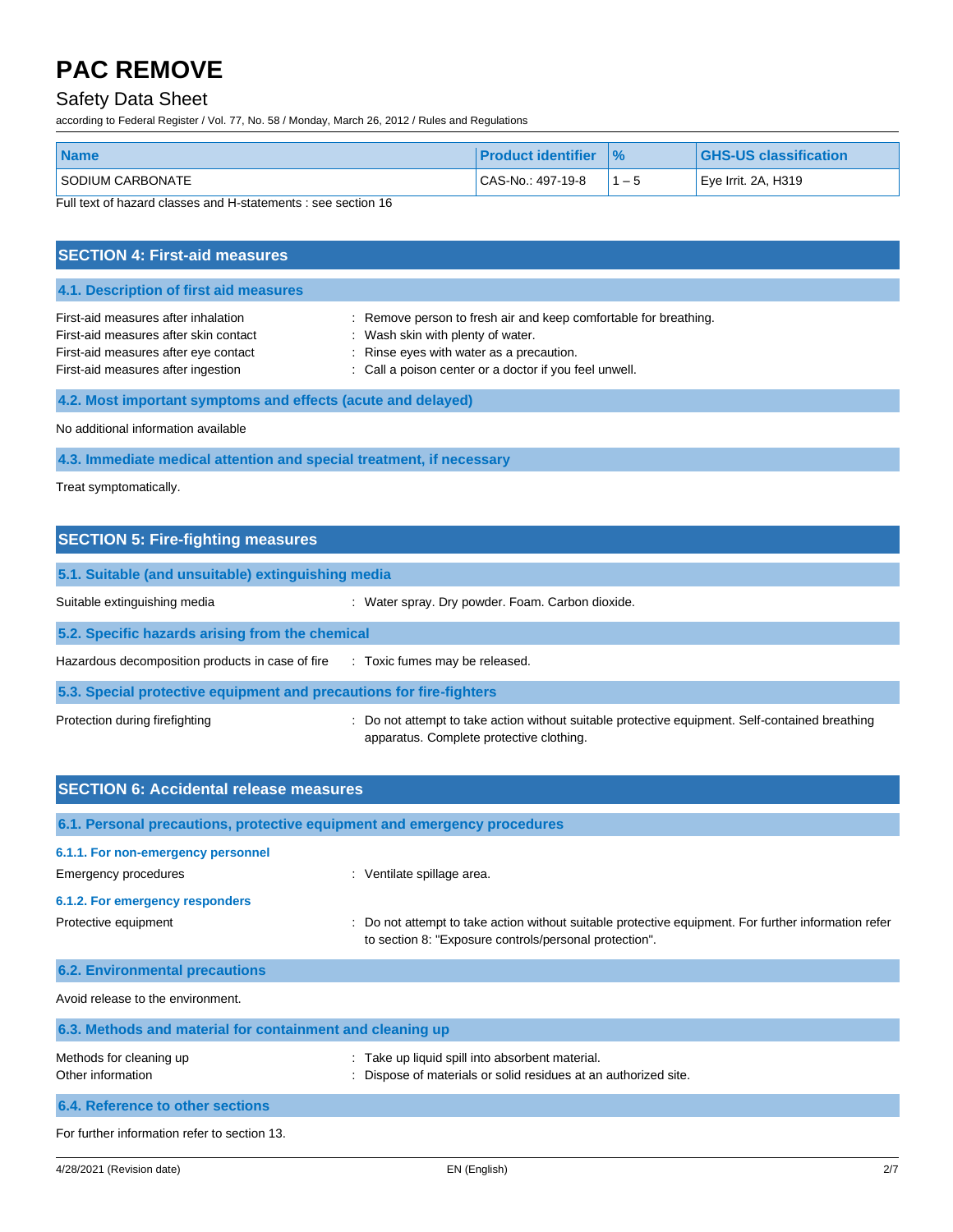### Safety Data Sheet

according to Federal Register / Vol. 77, No. 58 / Monday, March 26, 2012 / Rules and Regulations

| <b>SECTION 7: Handling and storage</b>                               |                                                                                                                                                                                            |  |  |  |
|----------------------------------------------------------------------|--------------------------------------------------------------------------------------------------------------------------------------------------------------------------------------------|--|--|--|
| 7.1. Precautions for safe handling                                   |                                                                                                                                                                                            |  |  |  |
| Precautions for safe handling<br>Hygiene measures                    | Ensure good ventilation of the work station. Wear personal protective equipment.<br>: Do not eat, drink or smoke when using this product. Always wash hands after handling the<br>product. |  |  |  |
| 7.2. Conditions for safe storage, including any incompatibilities    |                                                                                                                                                                                            |  |  |  |
| Storage conditions<br>: Store in a well-ventilated place. Keep cool. |                                                                                                                                                                                            |  |  |  |

# **SECTION 8: Exposure controls/personal protection**

## **8.1. Control parameters**

| <b>PAC REMOVE</b>                                                                 |                                              |  |
|-----------------------------------------------------------------------------------|----------------------------------------------|--|
| No additional information available                                               |                                              |  |
| DECETH-6 (26183-52-8)                                                             |                                              |  |
| No additional information available                                               |                                              |  |
| <b>SODIUM CARBONATE (497-19-8)</b>                                                |                                              |  |
| No additional information available                                               |                                              |  |
|                                                                                   |                                              |  |
| 8.2. Appropriate engineering controls                                             |                                              |  |
| Appropriate engineering controls                                                  | Ensure good ventilation of the work station. |  |
| Environmental exposure controls                                                   | Avoid release to the environment.            |  |
| 8.3. Individual protection measures/Personal protective equipment                 |                                              |  |
| Hand protection:                                                                  |                                              |  |
|                                                                                   |                                              |  |
| In case of repeated or prolonged contact wear gloves                              |                                              |  |
| Eye protection:                                                                   |                                              |  |
| Eye protection should only be necessary where liquid could be splashed or sprayed |                                              |  |

### **SECTION 9: Physical and chemical properties**

### **9.1. Information on basic physical and chemical properties**

| Physical state                             | $:$ Liquid                            |
|--------------------------------------------|---------------------------------------|
| Appearance                                 | $:$ Liquid.                           |
| Colour                                     | <b>Blue</b>                           |
| Odour                                      | $:$ Fruity                            |
| Odour threshold                            | : No data available                   |
| рH                                         | $: 10.5(10 - 11)$                     |
| pH solution                                | $\therefore$ 9.8 (9.3 – 10.3) (1.25%) |
| Melting point                              | : Not applicable                      |
| Freezing point                             | : No data available                   |
| Boiling point                              | : No data available                   |
| Flash point                                | : No data available                   |
| Relative evaporation rate (butylacetate=1) | : No data available                   |
| Flammability (solid, gas)                  | $\therefore$ Not applicable.          |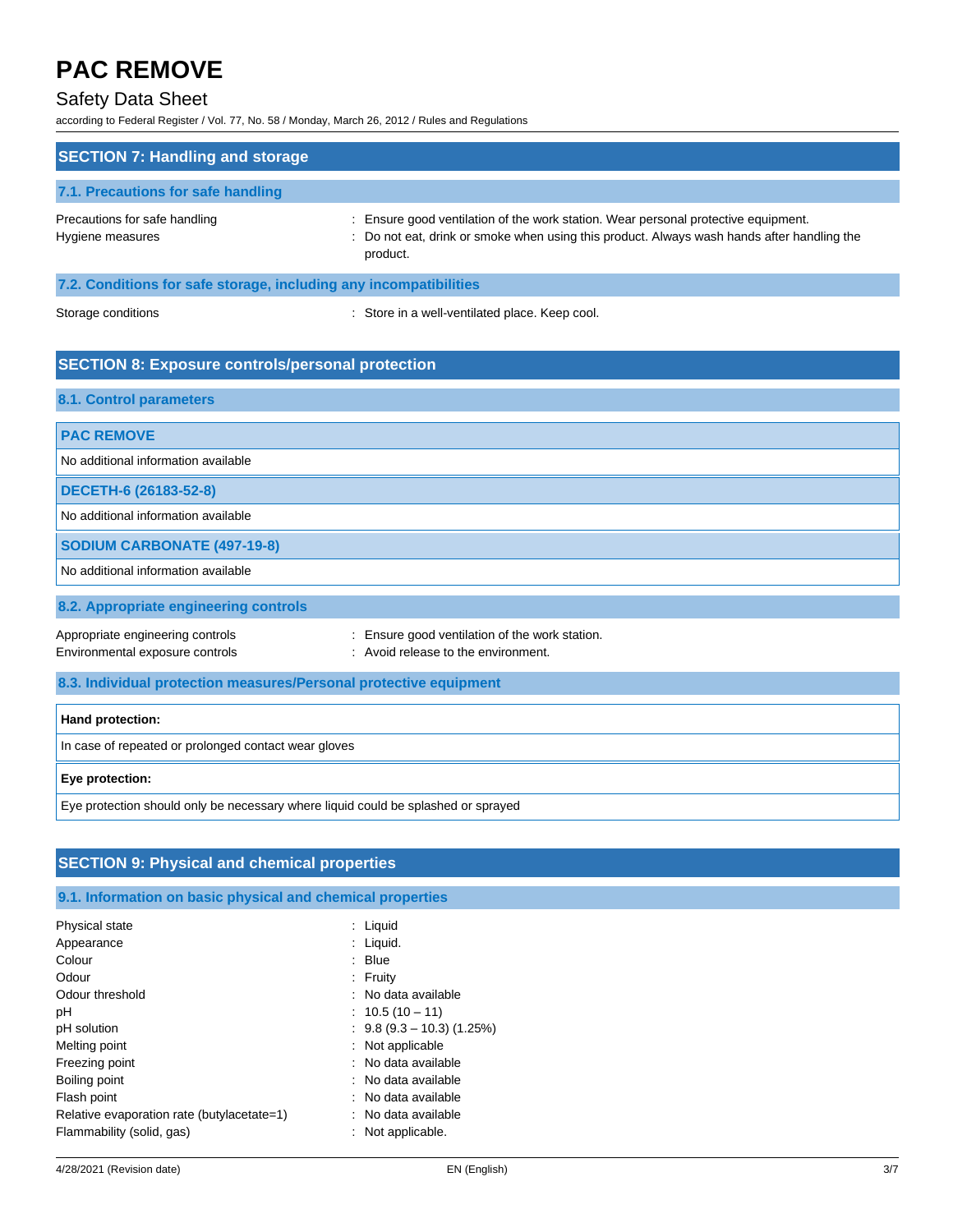## Safety Data Sheet

according to Federal Register / Vol. 77, No. 58 / Monday, March 26, 2012 / Rules and Regulations

| Vapour pressure                                 | $\therefore$ No data available. |
|-------------------------------------------------|---------------------------------|
| Relative vapour density at 20 °C                | : No data available             |
| Relative density                                | $: 1.075(1.07 - 1.08)$          |
| Density                                         | : $1075(1070 - 1080)$ g/l       |
| Solubility                                      | : Soluble in water.             |
| Partition coefficient n-octanol/water (Log Pow) | : No data available             |
| Auto-ignition temperature                       | : No data available             |
| Decomposition temperature                       | : No data available             |
| Viscosity, kinematic                            | : No data available             |
| Viscosity, dynamic                              | : No data available             |
| <b>Explosive limits</b>                         | : No data available             |
| <b>Explosive properties</b>                     | : No data available             |
| Oxidising properties                            | : No data available             |
|                                                 |                                 |

#### **9.2. Other information**

No additional information available

# **SECTION 10: Stability and reactivity**

#### **10.1. Reactivity**

The product is non-reactive under normal conditions of use, storage and transport.

#### **10.2. Chemical stability**

Stable under normal conditions.

**10.3. Possibility of hazardous reactions**

No dangerous reactions known under normal conditions of use.

**10.4. Conditions to avoid**

None under recommended storage and handling conditions (see section 7).

**10.5. Incompatible materials**

No additional information available

**10.6. Hazardous decomposition products**

Under normal conditions of storage and use, hazardous decomposition products should not be produced.

| <b>SECTION 11: Toxicological information</b> |                                         |  |
|----------------------------------------------|-----------------------------------------|--|
|                                              |                                         |  |
| 11.1. Information on toxicological effects   |                                         |  |
| Acute toxicity (oral)                        | : Not classified                        |  |
| Acute toxicity (dermal)                      | : Not classified                        |  |
| Acute toxicity (inhalation)                  | : Not classified                        |  |
| Skin corrosion/irritation                    | : Not classified<br>pH: $10.5(10 - 11)$ |  |
| Serious eye damage/irritation                | : Not classified<br>pH: $10.5(10 - 11)$ |  |
| Respiratory or skin sensitisation            | : Not classified                        |  |
| Germ cell mutagenicity                       | : Not classified                        |  |
| Carcinogenicity                              | : Not classified                        |  |
| Reproductive toxicity                        | : Not classified                        |  |
| STOT-single exposure                         | : Not classified                        |  |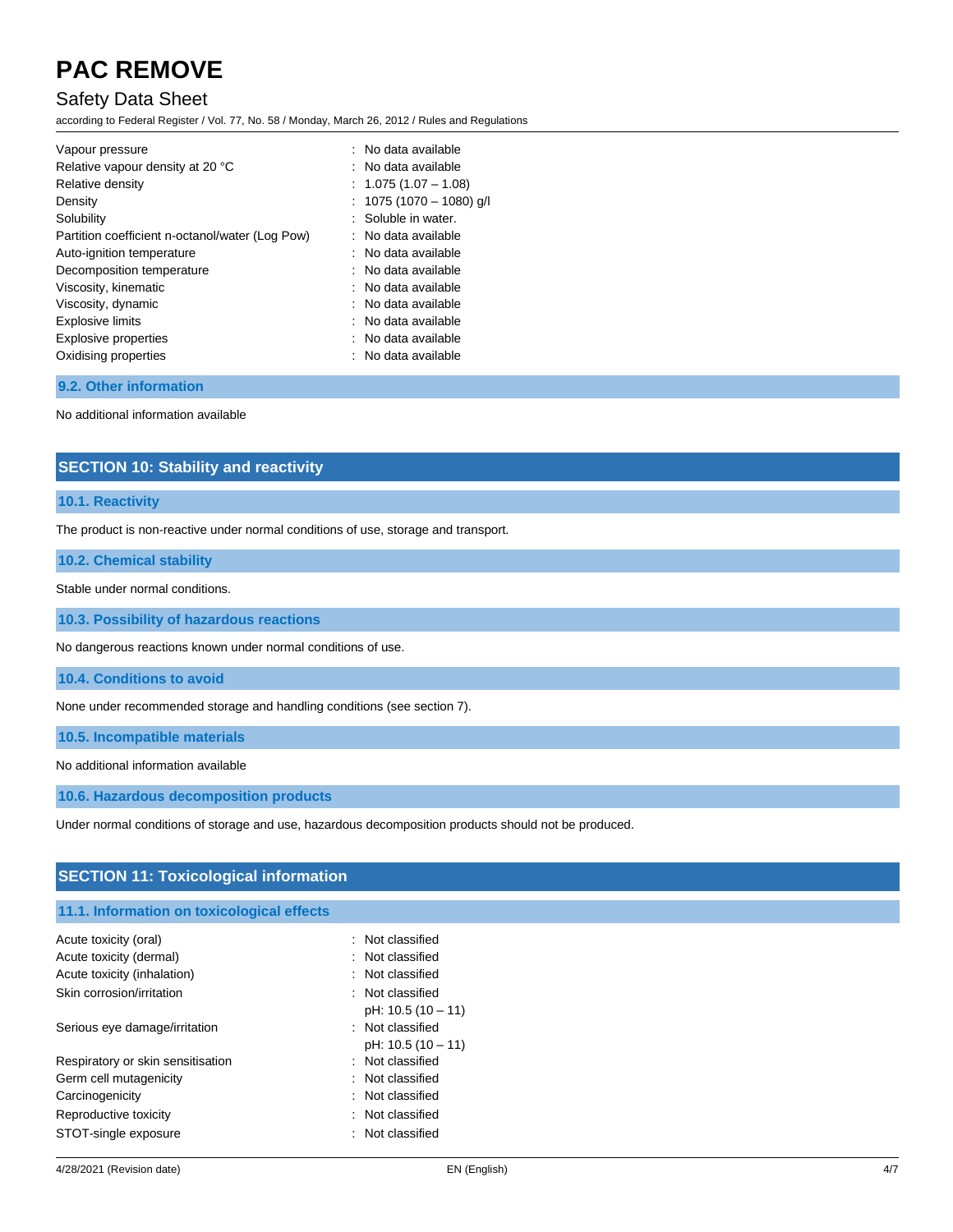# Safety Data Sheet

according to Federal Register / Vol. 77, No. 58 / Monday, March 26, 2012 / Rules and Regulations

| STOT-repeated exposure | : Not classified    |
|------------------------|---------------------|
| Aspiration hazard      | : Not classified    |
| Viscosity, kinematic   | : No data available |

| <b>SECTION 12: Ecological information</b>                                                                  |                                                                                                                            |  |
|------------------------------------------------------------------------------------------------------------|----------------------------------------------------------------------------------------------------------------------------|--|
| 12.1. Toxicity                                                                                             |                                                                                                                            |  |
| Ecology - general                                                                                          | : The product is not considered harmful to aquatic organisms nor to cause long-term adverse<br>effects in the environment. |  |
| <b>SODIUM CARBONATE (497-19-8)</b>                                                                         |                                                                                                                            |  |
| LC50 - Fish [1]                                                                                            | 300 mg/l                                                                                                                   |  |
| EC50 - Other aquatic organisms [1]                                                                         | 265 mg/l waterflea                                                                                                         |  |
| 12.2. Persistence and degradability                                                                        |                                                                                                                            |  |
| No additional information available                                                                        |                                                                                                                            |  |
| 12.3. Bioaccumulative potential                                                                            |                                                                                                                            |  |
| <b>SODIUM CARBONATE (497-19-8)</b>                                                                         |                                                                                                                            |  |
| Partition coefficient n-octanol/water (Log Pow)                                                            | $-6.19$                                                                                                                    |  |
| 12.4. Mobility in soil                                                                                     |                                                                                                                            |  |
| No additional information available                                                                        |                                                                                                                            |  |
| 12.5. Other adverse effects                                                                                |                                                                                                                            |  |
| No additional information available                                                                        |                                                                                                                            |  |
| <b>SECTION 13: Disposal considerations</b>                                                                 |                                                                                                                            |  |
| 13.1. Disposal methods                                                                                     |                                                                                                                            |  |
| Waste treatment methods                                                                                    | Dispose of contents/container in accordance with licensed collector's sorting instructions.                                |  |
| <b>SECTION 14: Transport information</b>                                                                   |                                                                                                                            |  |
| In accordance with Département des transports / Transport des marchandises dangereuses (TMD) / IMDG / IATA |                                                                                                                            |  |

## **14.1. UN number**

Not regulated for transport

| 14.2. UN proper shipping name                                                                                          |                                                                                |
|------------------------------------------------------------------------------------------------------------------------|--------------------------------------------------------------------------------|
| Proper Shipping Name (DOT)<br>Proper Shipping Name (TDG)<br>Proper Shipping Name (IMDG)<br>Proper Shipping Name (IATA) | $:$ Not applicable<br>: Not applicable<br>: Not applicable<br>: Not applicable |
| 14.3. Transport hazard class(es)                                                                                       |                                                                                |
| <b>DOT</b><br>Transport hazard class(es) (DOT)                                                                         | $:$ Not applicable                                                             |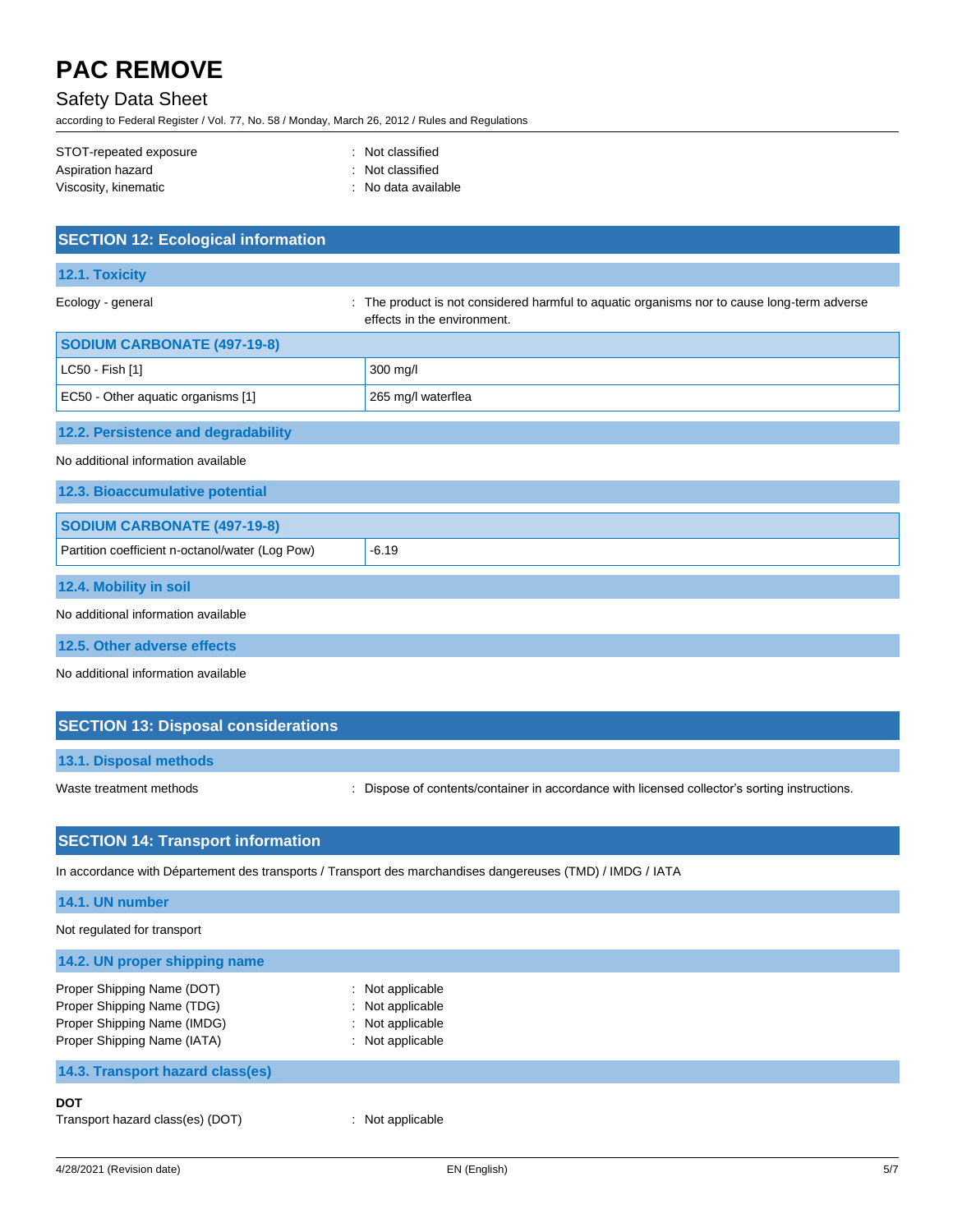### Safety Data Sheet

according to Federal Register / Vol. 77, No. 58 / Monday, March 26, 2012 / Rules and Regulations

| <b>TDG</b><br>Transport hazard class(es) (TDG)                                             | : Not applicable                                                     |  |
|--------------------------------------------------------------------------------------------|----------------------------------------------------------------------|--|
| <b>IMDG</b><br>Transport hazard class(es) (IMDG)                                           | : Not applicable                                                     |  |
| <b>IATA</b><br>Transport hazard class(es) (IATA)                                           | : Not applicable                                                     |  |
| 14.4. Packing group                                                                        |                                                                      |  |
| Packing group (DOT)<br>Packing group (TDG)<br>Packing group (IMDG)<br>Packing group (IATA) | Not applicable<br>Not applicable<br>Not applicable<br>Not applicable |  |
| <b>14.5. Environmental hazards</b>                                                         |                                                                      |  |
| Other information                                                                          | : No supplementary information available.                            |  |
| 14.6. Special precautions for user                                                         |                                                                      |  |
| <b>DOT</b><br>No data available                                                            |                                                                      |  |
| <b>TDG</b><br>No data available                                                            |                                                                      |  |
| <b>IMDG</b><br>No data available                                                           |                                                                      |  |
| <b>IATA</b><br>No data available                                                           |                                                                      |  |
| 14.7. Transport in bulk according to Annex II of MARPOL 73/78 and the IBC Code             |                                                                      |  |
| Not applicable                                                                             |                                                                      |  |
|                                                                                            |                                                                      |  |

### **SECTION 15: Regulatory information**

**15.1. US Federal regulations**

No additional information available

**15.2. International regulations**

### **CANADA**

No additional information available

#### **EU-Regulations**

No additional information available

#### **National regulations**

No additional information available

**15.3. US State regulations**

No additional information available